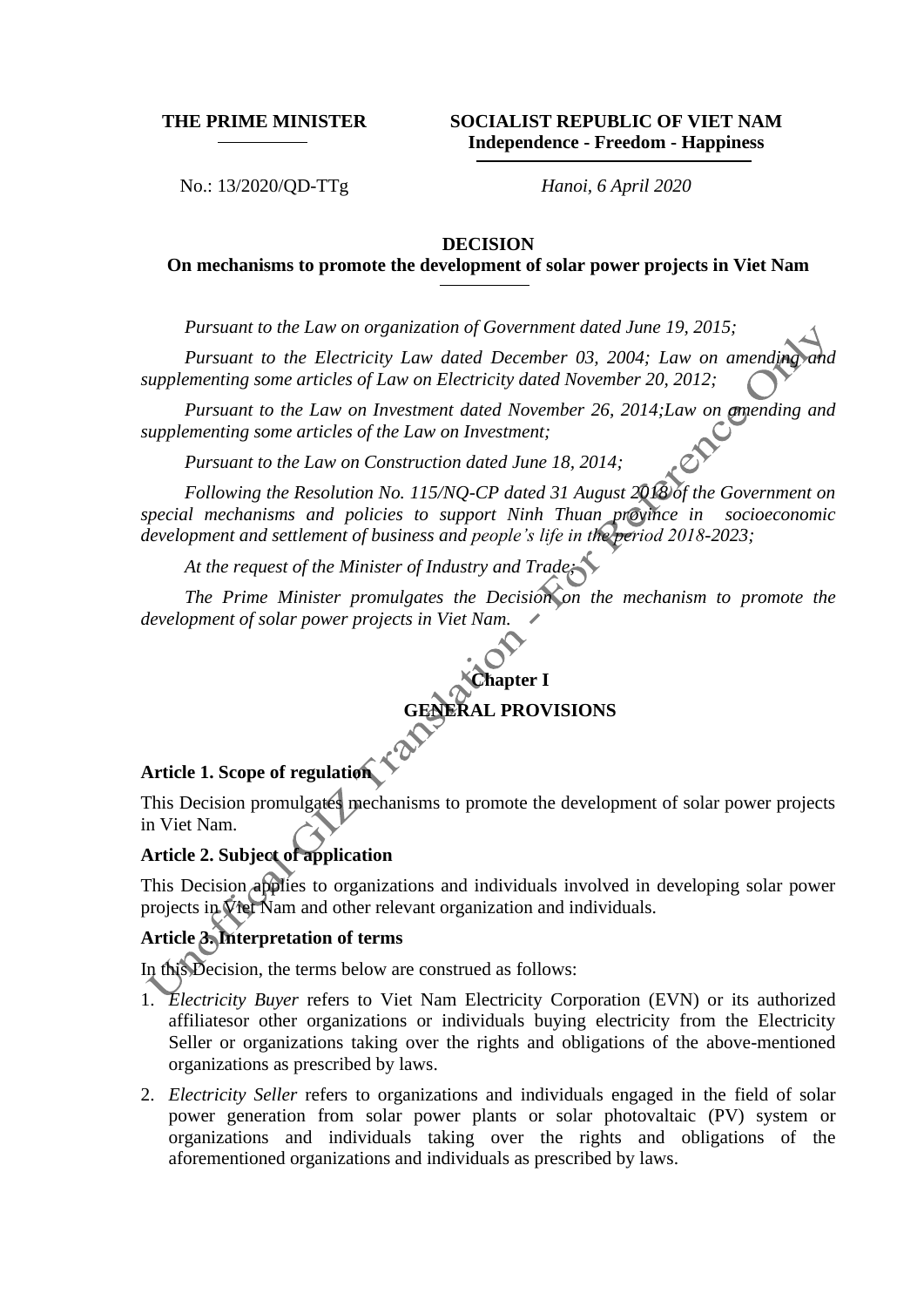- 3. *Electricity Retailer* and *Distributor outside EVN* is an electricity unit not under EVN which has license in the field of electricity retailing and distribution, electricity wholesaling from electricity distribution unit to retail to end users.
- 4. *Solar power* means the power generated from photovaltaic panels based on the principle of converting solar energy into electricity.
- 5. *Rooftop solar PV* system means a solar PV system with photovoltaic panels mounted on the rooftop of construction works with an output not exceeding 1 MWp, directly or indirectly connected to the Electricity Buyer's grid with a voltage of 35kV or less.
- 6. *Grid-connected solar power project* is a solar power project which is directly connected to the national grid, except for projects specified in subclause 5 of this article.
- 7. *Floating solar power project* is a solar power project with photovoltaic panels installed on floating structures.
- 8. *Ground-mounted solar power project* means a grid-connected solar power project excluding projects specified in subclause 7 hereof.
- 9. *Commercial operation date (COD)* is the date on which a part or all of the solar power plant is ready to sell electricity to the Electricity Buyer and meets the following conditions:
	- a) The power plant has completed initial tests for a part or all of the plant satisfying requirements of regulations;
	- b) The owner of the power plant has been granted electricity operation licence in the field of electricity generation for the power plant itself;;
	- c) The Electricity Seller and the Electricity Buyer agrees on the meter readings to initiate billing.

#### **Chapter II**

## **GECTED SOLAR POWER PROJECTS**

## **Article 4. Responsibility for buying electricity from grid-connected solar power projects**

- 1. The Electricity Buyer is responsible for buying all dispatching electricity generated by grid-connected solar power projects in compliance with national power system operation regulations and standards, technical regulations of the power sector, and prioritizing load dispatch to exploit the entire capacity and energy of solar power projects .
- The application of standardized Power Purchase Agreement (PPA) in selling and purchasing electricity from grid-connected solar power projects between Electricity seller and Electricity buyer as EVN or its authorized members is mandatory.
- 3. The effective term of a power purchase agreement for grid-connected solar power projects is twenty (20) years from the commercial operation date. After this term, both parties may extend the term of the contract or sign a new PPA agreement in accordance with the applicable law.

#### **Article 5. Feed-in tariff for grid-connected solar power projects**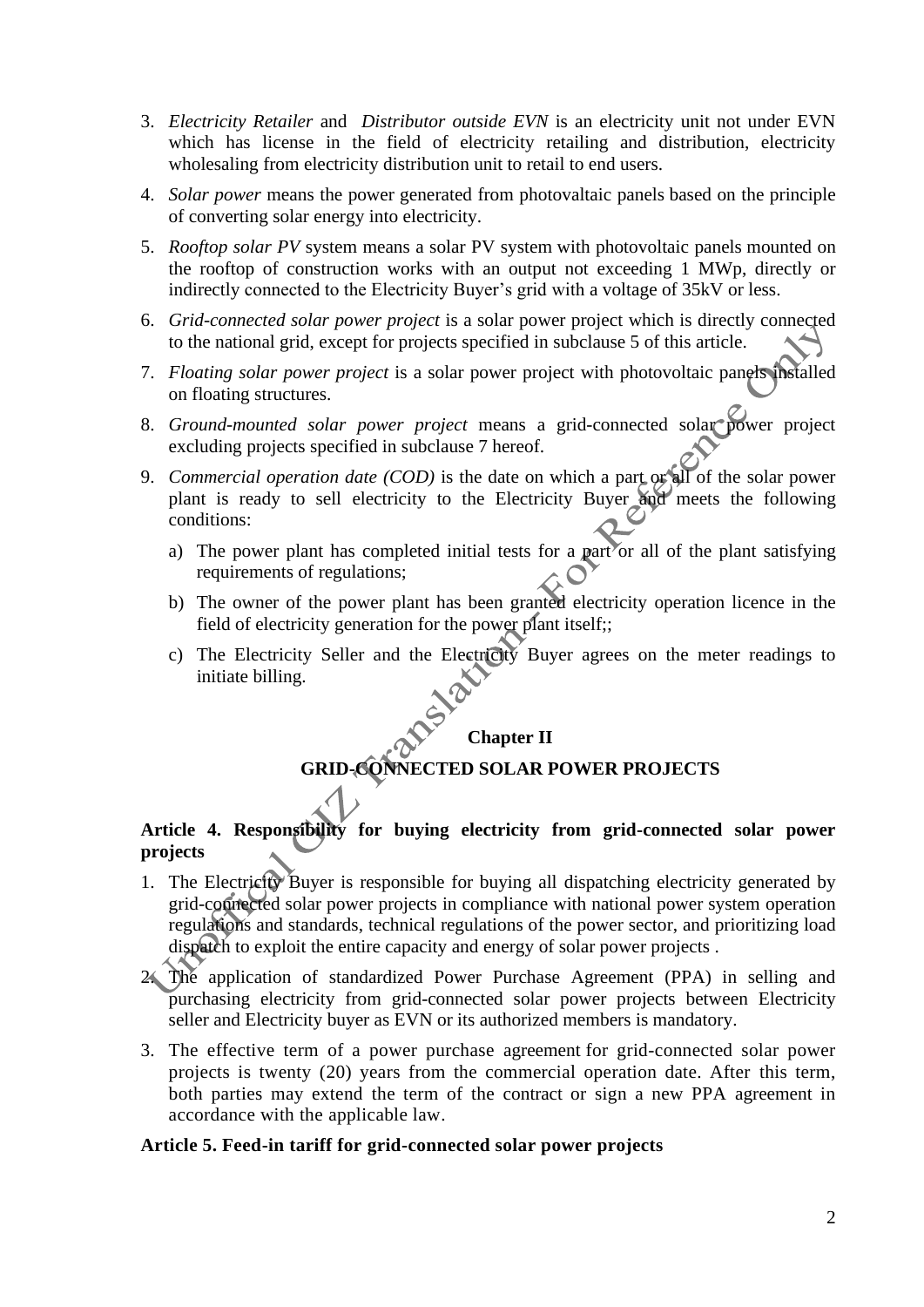- 1. Grid-connected solar power projects which have attained decision on investment policy issued by competent authorities before 23 November 2019 shall be eligible to apply the Feed-in Tariff scheme for solar power projects connected to the grid at power delivery point as specified in the Annex of this Decision for the electricity generated by the part of the project or whole project that have been able achieved COD from  $1<sup>st</sup>$  July 2019 to the end of  $31<sup>st</sup>$  December 2020.
- 2. The FIT in the FIT scheme does not include value added tax (VAT) and is subjected to adjustment according to fluctuations of the exchange rate for the VND and the USD (equivalent to UScents/kWh) as published by the State Bank of Viet Nam on the day the invoice issued by the Electricity Seller. The FIT is applied for twenty (20) years from the commercial operation date.
- 3. For Ninh Thuan province, the FIT for grid-connected solar PV projects included in the power development plan at all levels and have the COD before 1<sup>st</sup> January 2021 with total accumulative capacity up to 2,000MW is 2,086 VND/kWh (excluding VAT, equivalent to 9.35 UScents/kWh based on the exchange rate between NND and USD of VND 22,316 /USD as published by the State Bank of Viet Nam on 10 April 2017) and is applied for twenty (20) years from the COD. The FIT is subject to adjustment according to fluctuations of the exchange rate between VND and USD. The applicable rate is the exchange rate between VND and USD as published by the State Bank of Viet Nam on the day the invoice issued by the Electricity Seller.
- 4. The FIT of grid-connected solar power projects which fail to satisfy conditions in subclause 1 and 3 of this Article shall be determined through competitive mechanisms.
- 5. The FIT specified in subclause 1 and 3 of this Article shall be applied for projects with solar cell efficiency of more than 16% or module efficiency of more than 15%.
- 6. The cost of purchasing power from grid-connected solar power projects mentioned in Clause 1 and 3 of this Article will be calculated and fully included in the input figures of the annual power wholesale and retail pricing scheme of EVN.

## **Article 6. Grid-connected solar power projects development**

- 1. Main equipment of grid-connected solar PV projects must comply with technical regulations and standards of Viet Nam or international standards (IEC) or equivalent standards. The quality of power of grid-connected solar PV projects must meet technical requirements on voltage and frequency, and operation requirements of the national power system in line with current regulations.
- 2. The investment and construction of grid-connected solar PV projects must follow legal regulations on investment, construction, electricity safety, land, fire prevention and fighting, environmental protection and other relevant legal regulations.
- 3. Incentives on tax, land use and water surface use for grid-connected solar PV projects must comply with current relevant regulations.

## **Article 7. Connection of solar power projects to the grid**

1. The Electricity Seller takes the responsibility to invest in, operate and maintain power measuring meters, power lines and step-up transformers (if any) from the Electricity Seller's power plant to the Electricity Buyer's grid connection point; inspect, caliberate and test power measuring meters in accordance with relevant regulations on measurement.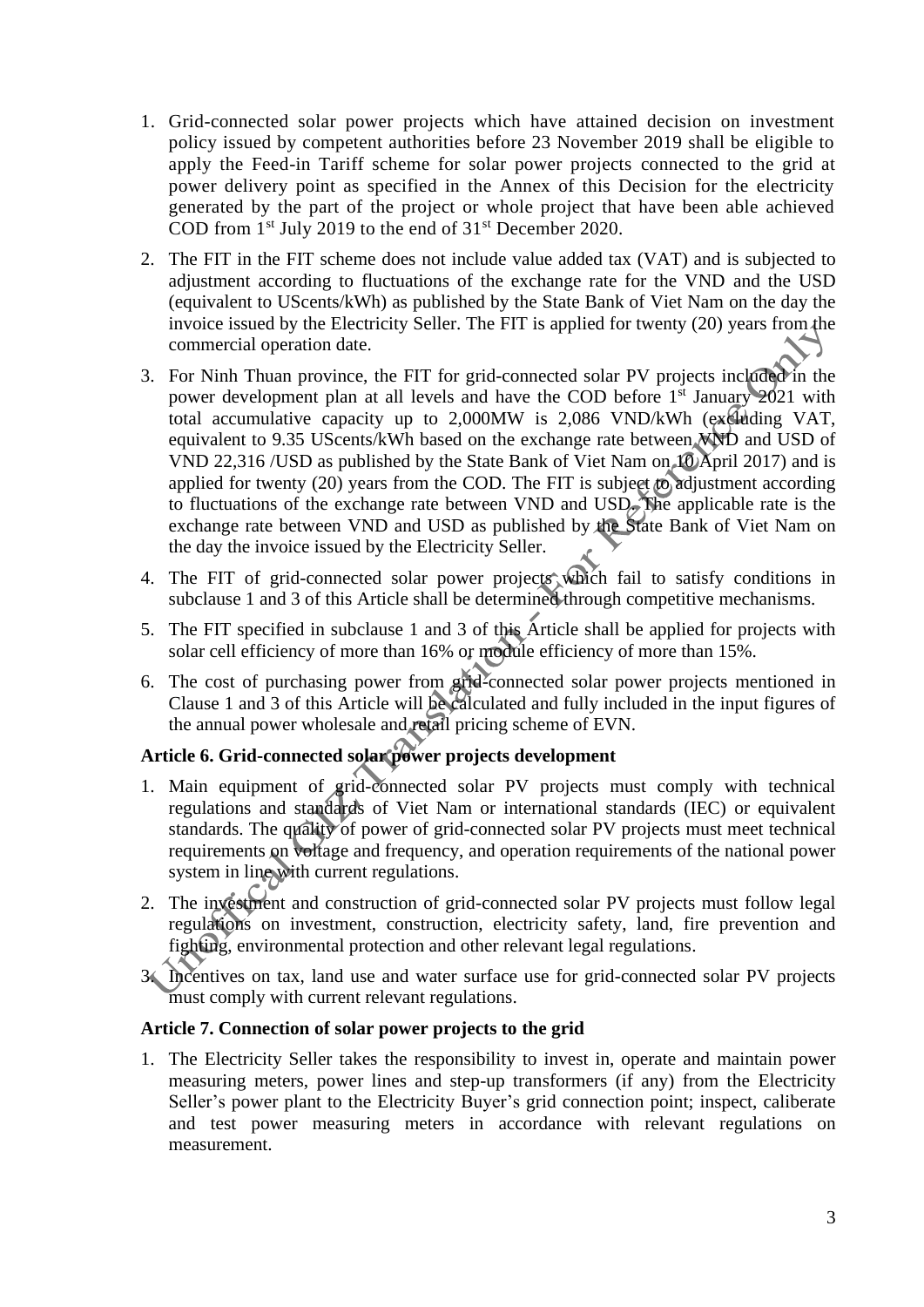2. The connection point must be agreed upon by the Electricity Seller and the Electricity Buyer in line with approved power development plan. In circumstance where the connection point is different from the metering point, the Electricity Seller shall bear the loss of electricity on the connection lines and the loss of the step-up transformer of the power plant.

### **CHAPTER III**

### **ROOFTOP SOLAR POWER SYSTEM**

#### **Article 8. Feed-in Tariff and standardized Power Purchase Agreement**

- 1. Rooftop solar power systems are allowed to sell a part or whole of the energy generated to EVN or other Electricity Buyer provided that the purchase does not require the usage of EVN's grid.
- 2. EVN or its authorized affiliates shall make payment for the quantity of power energy generated from the rooftop solar power systems sold to the national power grid at the FIT prescribed in the FIT scheme for rooftop solar power systems specified in the Annex of this Decision. This FIT excludes VAT and shall be adjusted in accordance with fluctuations of the exchange rate between VND and  $\overline{USD}$  (equivalent to UScents/kWh), The applicable rate is the exchange rate between VND and USD as published by the State Bank of Viet Nam on the last day of the year for the purpose of calculating payment of power invoices for the following year. The parties are responsible to follow current provisions of the law on tax and fees.
- 3. If the Electricity Buyer is not EVN or its authorized affiliates, then the tariff and the PPA shall be agreed between the parties at their discretion provided that the agreement is in conformity with the applicable laws.
- 4. The FIT prescribed in subclause 2 of this Article will be applied to rooftop solar power systems with an operation date and certification of meter readings within the period from 1<sup>st</sup> July 2019 to 31<sup>st</sup> December 2020 and shall remain applied for a period of twenty (20) years since the COD. The costs of purchasing power from rooftop solar power projects specified in subclause 2 of this Article shall be calculated and fully included in the input figures of the annual power wholesale and retail pricing scheme of EVN. Payment invoices shall be prepared on the basis of separation between the quantity of power delivered and received.
- 5. The application of the Standardized PPA is mandatory for power purchase in which the Electricity Buyer is EVN or its authorized affiliates. The duration of a PPA for rooftop solar power system is twenty (20) years at maximum from the COD of the system. After the expiration of the PPA duration, the extension of the term of the contract or the engagement of a new contract shall be carried out in compliance with the applicable law.

## **Article 9. Development of the rooftop solar power system, connection and power metering**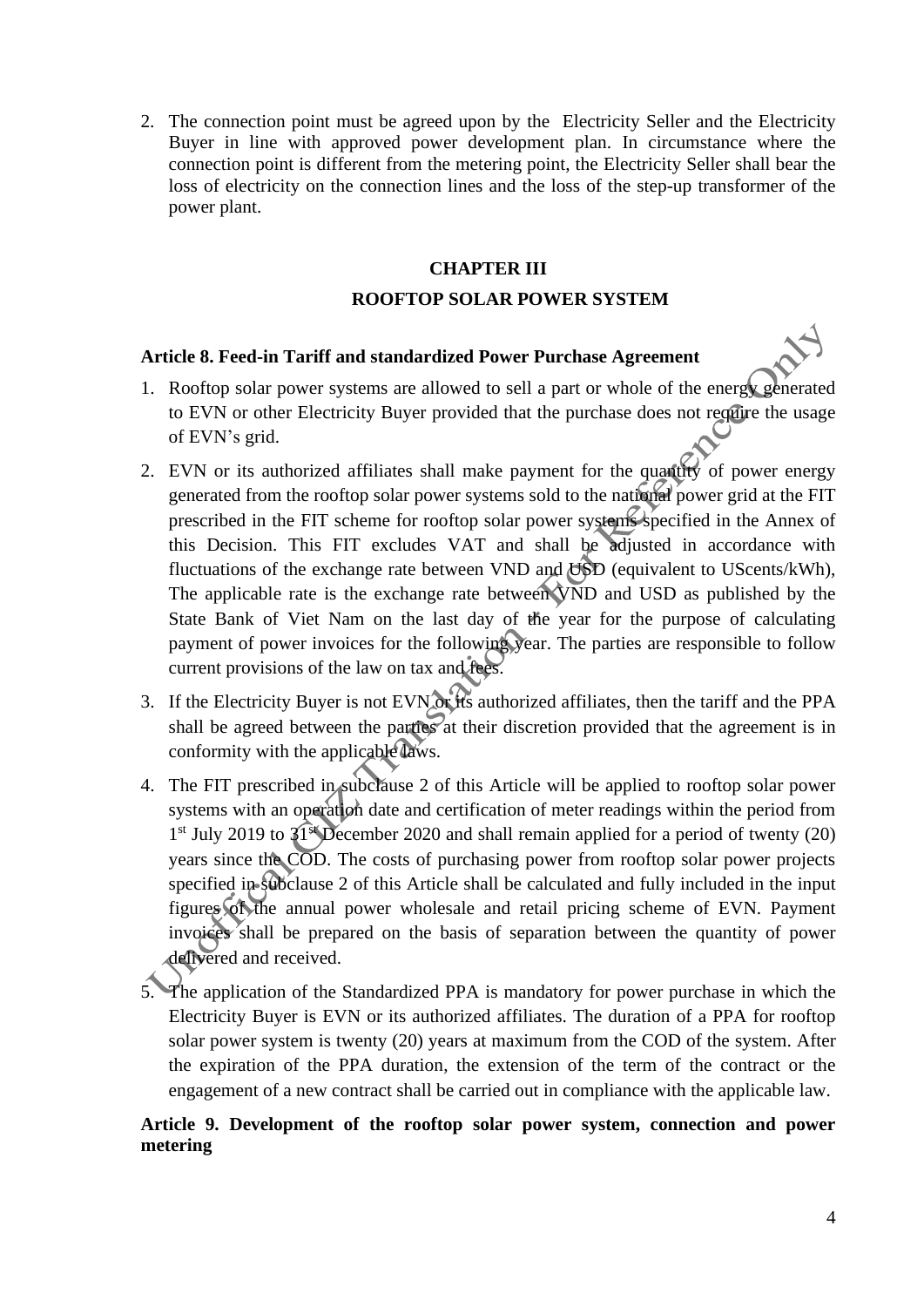- 1. The investment in and development of rooftop solar power systems that are directly or indirectly connected to the national power grid must be made after registration of power connection with EVN or its authorized affiliates.
- 2. EVN will invest in, install and maintain power metering equipment of the rooftop solar power systems under signed PPA with EVN or its authorized affiliates as Electricity Buyer.
- 3. Rooftop solar systems must have solar cell efficiency of more than 16% or module efficiency of more than 15%
- 4. Organizations or individuals investing in installing of rooftop solar power systems are obligated to satisfy all requirements regarding power safety, safety of construction works, environment, fire prevention and fighting in accordance with relevant regulations.

## **Chapter IV**

## **EXECUTIVE PROVISIONS**

## **Article 10. Responsibilities of govnermnetal authorities**

- 1. The Ministry of Industry and Trade shall
	- a) Take the lead, coordinate with the People's Committee of Ninh Thuan province and EVN to monitor grid-connected solar PV projects with COD satisfying requirements to be applied the FIT specified in subclause 3, Article 5 of this Decision and the Resolution 115/NQ-CP dated 31 August 2018 of the Government on implementation of some specific mechanisms and policies to support Ninh Thuan province in socioeconomic development and settlement of production and life of the people for the 2018-2023 period.
	- b) Organize, provide instructions and cooperate with People's Committees of provinces to supervise the implementation of this Decision.
	- c) Issue the standardized Power Purchase Agreement for grid-connected solar PV projects and standardized Power Purchase Agreement for rooftop solar PV systems where the Electricity Buyer is EVN or its authorized affiliates.
	- d) Promulgate regulations on electricity metering, power output recording and payment for rooftop solar PV systems with involvement of Power distributors and Retailers outside EVN.

e) Collaborate with other ministries and localities to mobilize resources to promote development of rooftop solar PV program.

Study and finalize auction/ bidding mechanims for solar PV projects and road map, then report to the Prime Minister for approval to implement across the country.

- 2. People's Committees of provinces and centrally-administrated cities shall:
	- a) Cooperate with and assist investors in respects of land acquisition and compensation, infrastructure, human resources for investment, implementation and development of solar power projects in their localities.
	- b) Monitor and supervise the execution of solar power projects in their provinces.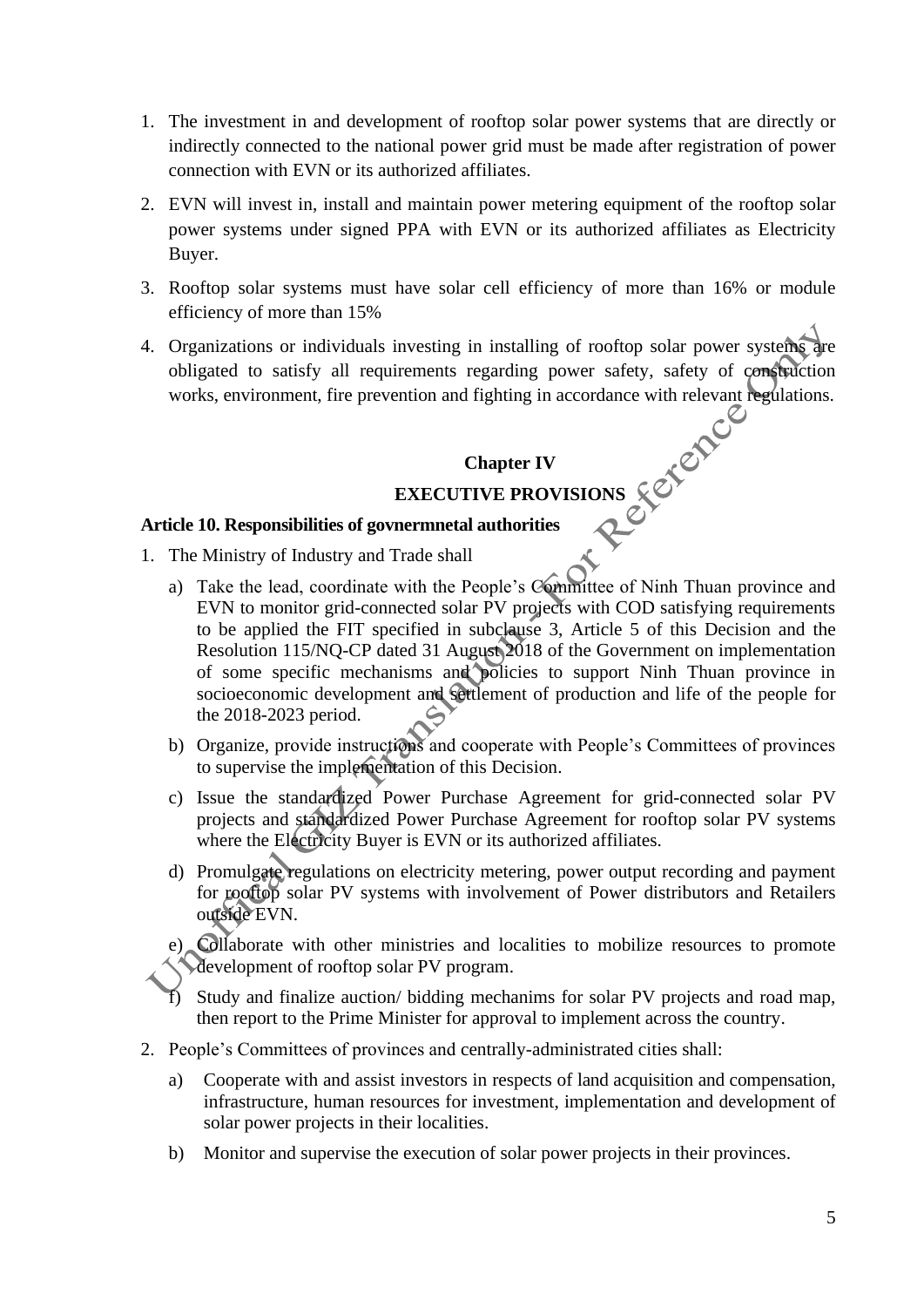- c) Perform the tasks of state management on solar power-related activities in the localities in accordance with relevant regulations.
- d) Report to the MoIT and the Government on registration and investment in development of solar power projects in their localities.

#### **Article 11. EVN**

- 1. EVN is responsible for fully calculating the cost of purchasing power from solar PV projects signed PPA with EVN or its authorized affiliates and including the calculation into input figures of EVN's annual power wholesale and retail pricing scheme.
- 2. To study and invest in power storage solutions for the system in order to assure smooth operation of the power system integrated with renewable energy.
- 3. To develop a management information system on development of grid-connected solar power and rooftop solar power projects on a national scale.
- 4. To review progress of grid development projects to assure the capability to absorb whole electricity generated by grid-connected solar power projects and rooftop solar PV systems of the grid and the effective prevention of overload on the national power system.
- 5. To annually report to the MOIT the status of solar power grid connection, total installed capacity and total production sourced from grid-connected solar power projects and rooftop solar PV systems.

### **Article 12. Enforcement**

2. The Ministers, heads of ministerial-level agencies, heads of governmental agencies, Chairman of People's Committees of provinces and cities, heads of agencies, units and organizations involved in the development of solar power projects in Viet Nam have the responsibility to execute this Decision./.

#### *Recipients:*

- Party Central Committee Secretariat; - The Prime Minister, Deputy Prime Ministers; - Ministries, ministerial-level agencies and Government agencies; - People's Councils, People's Committees of provinces and cities under the Central Government's jurisdiction; - Office and Committees of Communist Party of Viet Nam; - Office of the General Secretary; - Office of the President; - National Assembly Council of Ethnic Minorities and National Assembly Committees; - Office of the National Assembly; - Supreme People's Court; - Supreme People's Procuracy; - State Audit; - National Financial Supervisory Committee; - Viet Nam Bank for Social Policies; - Viet Nam Development Bank; - The Central Committee of the Viet Nam Fatherland Front; **DEPUTY PRIME MINISTER Trinh Dinh Dung**

## **ON BEHALF OF PRIME MINISTER**

<sup>1.</sup> This Decision takes effect from 22 May 2020.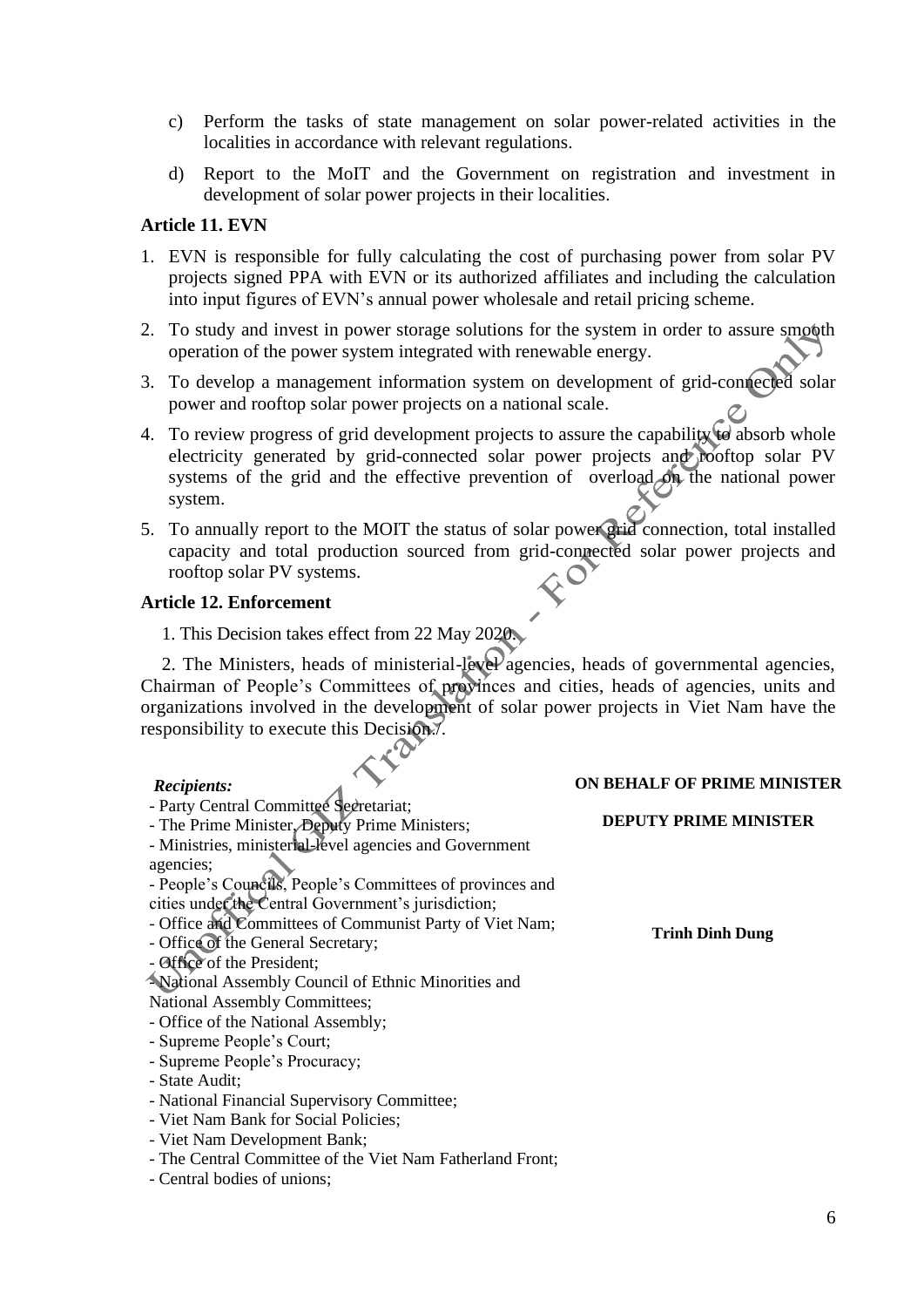- Government Office: Minister and Chairman, Vice Chairmen, Assistant to the Prime Minister, General Director of the Government Portal, Departments, subordinate units, Official Gazzette; - Archive: Administrative Secretariat (2 copies).

Unofficat GYL Translation - For Reference Only